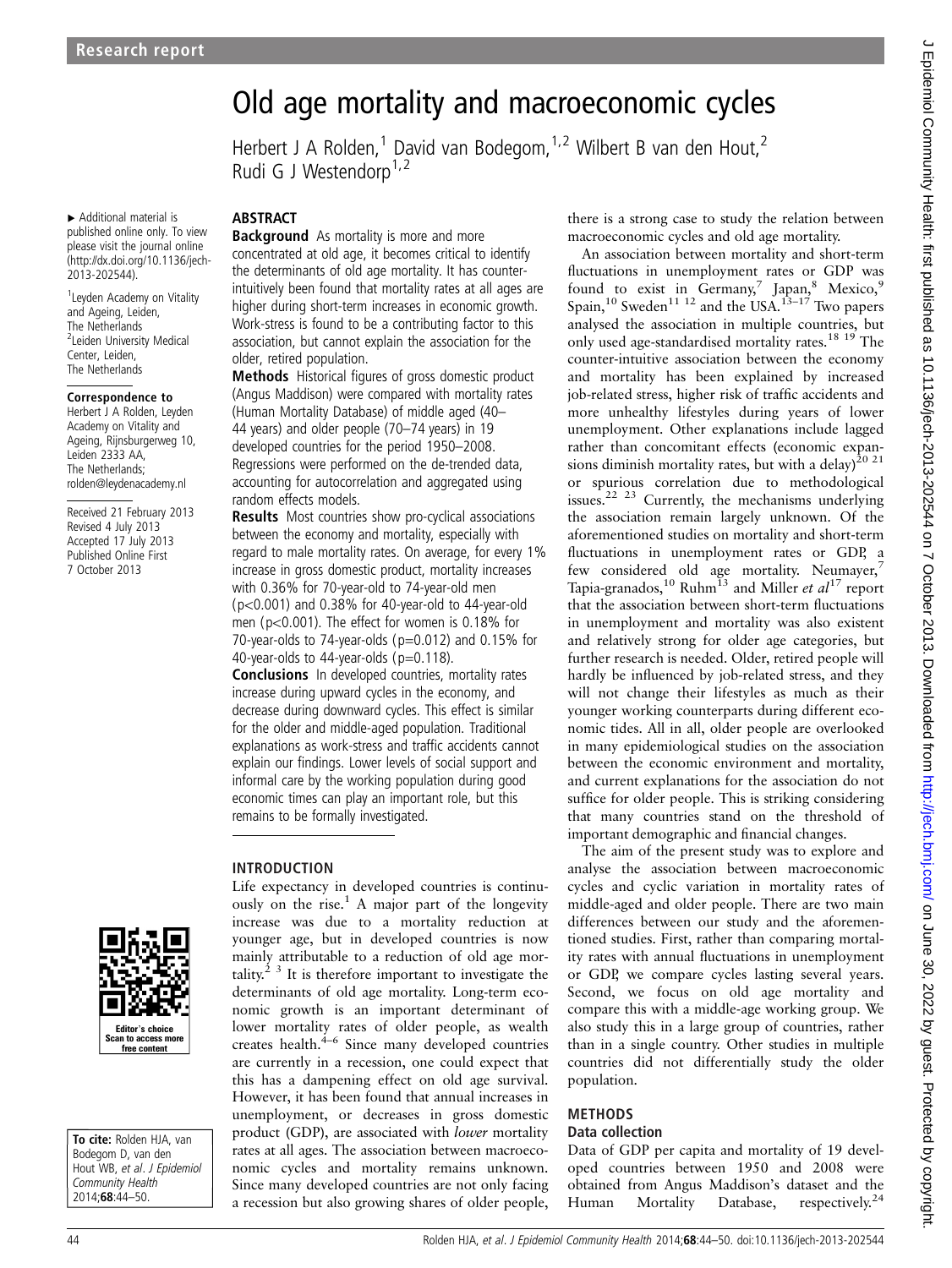Maddison's dataset was used because it comprises data over a long period of time. To compare long cycles in the economy with changes in the trends of mortality, we considered that a dataset encompassing at least 50 years of data per country is required. The dataset offers estimated historical figures of GDP, defined as Geary-Khamis (G-K) dollars with purchasing power held constant with 1990 as the price level year. G-K offered a credited alternative to price power parity-adjusted figures of other economic institutes, such as the World Bank. Many studies on the association between the economy and mortality use unemployment as an indicator for a country's economic status, sometimes with income figures. We use GDP rather than unemployment for two reasons. First, only a few older people have jobs, so they are probably more directly influenced by changes in GDP rather than employment. Second, unemployment figures do not date back far enough to provide a long enough time frame.

Mortality rates were obtained from the Human Mortality Database for two age categories. The age group of 40–44 years old was chosen as the younger age group, because this group is chronologically in the middle of the working population of 20 to 60–65 years old. The older age group consists of people of 70–74 years old, who stand in the middle of the recently retired and the oldest old. The year 1950 is used as a starting point, because a dataset could then be collected that is up to date, large and does not suffer from the impact of two world wars and a recession in the interbellum. All 34 OECD countries were initially eligible for inclusion, but 14 countries were excluded because data concerning GDP or mortality were unavailable for the selected time period. In addition, Hungary was excluded because of methodological issues (see statistical analysis) and a turbulent historic background—including repression, revolution

and the shift from a plan economy into a capitalist economy. Characteristics of the 19 included countries are shown in table 1.

## Statistical analysis

To capture cyclical variation in the economy and mortality, we transformed real figures of GDP and mortality rates into percentual deviations around the long-term trend. The long-term trend of GDP is expressed as the log-linear function

$$
\log GDP = \alpha + \beta \times Y + \varepsilon
$$

where  $\alpha$  stands for the intercept,  $\beta$  the regression coefficient, Y for the year (1950–2008) and  $\varepsilon$  the error term. The log-linear function of mortality is calculated in a similar fashion. Using this method, the constant growth or decline rate is filtered out to retrieve the cyclic movements around its long-term trend and prevent interference from the trend itself. The average fit  $(R^2)$ of all log-linear functions for GDP and mortality in the 19 included countries was 0.89. Hungary was excluded, in part because of the low fit of the long-term trends  $(R^2=0.47)$ . Figure 1 portrays figures of GDP (A) and mortality (B) as well as their long-term trends for the Netherlands from 1950 through 2008. In both panels, the arrow shows an example of a deviation. In previous literature, authors comparing GDP and mortality often use deviations from the Hodrick-Prescott trend.

Separate analyses were performed for each country, gender and age group. Percentual deviations from the long-term trend are calculated by subtracting the log-linear function from the real figures, and expressing this value as a percentage of the log-linear function. In each separate analysis, deviations of mortality are regressed on deviations of GDP in a linear regression model. Owing to their

Table 1 Population size, real GDP per capita and mortality rates for both genders and two age groups for 19 OECD countries in 1950 and 2008

| Year                     | <b>Population size</b><br>$(x1000)*$ |         | Real GDP per<br>capita |         | <b>Mortality rate</b><br>age 70-74,<br>male $(\%)$ |      | <b>Mortality rate</b><br>age 70-74,<br>female (%) |      | <b>Mortality rate</b><br>age 40-44,<br>male $(\%)$ |      | <b>Mortality rate</b><br>age 40-44,<br>female (%) |      |
|--------------------------|--------------------------------------|---------|------------------------|---------|----------------------------------------------------|------|---------------------------------------------------|------|----------------------------------------------------|------|---------------------------------------------------|------|
|                          | 1950                                 | 2008    | 1950                   | 2008    | 1950                                               | 2008 | 1950                                              | 2008 | 1950                                               | 2008 | 1950                                              | 2008 |
| Australiat               | 8267                                 | 20 750  | 7412                   | 25 301  | 6.54                                               | 2.28 | 4.28                                              | 1.38 | 0.40                                               | 0.15 | 0.32                                              | 0.10 |
| Austria                  | 6935                                 | 8206    | 3706                   | 24 131  | 6.60                                               | 2.65 | 4.97                                              | 1.40 | 0.46                                               | 0.16 | 0.34                                              | 0.08 |
| Belgium                  | 8639                                 | 10 404  | 5462                   | 23 655  | 7.91                                               | 2.41 | 5.66                                              | 1.05 | 0.72                                               | 0.16 | 0.60                                              | 0.09 |
| Canadat                  | 14 011                               | 32 936  | 7291                   | 25 267  | 5.47                                               | 2.67 | 4.25                                              | 1.67 | 0.40                                               | 0.16 | 0.31                                              | 0.10 |
| <b>Denmark</b>           | 4271                                 | 5485    | 6943                   | 24 621  | 5.18                                               | 3.24 | 4.62                                              | 2.15 | 0.29                                               | 0.18 | 0.26                                              | 0.12 |
| Finland                  | 4009                                 | 5245    | 4253                   | 24 344  | 7.59                                               | 2.90 | 5.58                                              | 1.41 | 0.65                                               | 0.26 | 0.33                                              | 0.10 |
| Francet                  | 42 518                               | 63 682  | 5186                   | 22 2 23 | 6.43                                               | 2.58 | 4.37                                              | 1.20 | 0.54                                               | 0.23 | 0.33                                              | 0.11 |
| Ireland                  | 2963                                 | 4518    | 3453                   | 27898   | 6.28                                               | 3.02 | 5.31                                              | 1.69 | 0.47                                               | 0.16 | 0.45                                              | 0.10 |
| Italy <sup>+</sup>       | 47 105                               | 59 627  | 2881                   | 19 909  | 5.40                                               | 2.61 | 4.67                                              | 1.32 | 0.43                                               | 0.14 | 0.30                                              | 0.08 |
| Japan                    | 83 805                               | 127 788 | 1921                   | 22 816  | 7.91                                               | 2.41 | 5.66                                              | 1.05 | 0.72                                               | 0.16 | 0.60                                              | 0.09 |
| The Netherlands          | 10 121                               | 16 410  | 3502                   | 24 695  | 4.70                                               | 2.80 | 4.33                                              | 1.63 | 0.26                                               | 0.14 | 0.22                                              | 0.10 |
| New Zealand              | 1908                                 | 4173    | 8456                   | 25 267  | 5.91                                               | 2.50 | 4.08                                              | 1.74 | 0.31                                               | 0.16 | 0.29                                              | 0.11 |
| Norway                   | 3265                                 | 4644    | 5996                   | 28 500  | 4.34                                               | 2.64 | 3.75                                              | 1.57 | 0.30                                               | 0.15 | 0.21                                              | 0.08 |
| Portugal                 | 8443                                 | 10 677  | 2086                   | 14 4 36 | 6.90                                               | 3.02 | 4.91                                              | 1.54 | 0.70                                               | 0.28 | 0.43                                              | 0.12 |
| Spaint                   | 28 063                               | 44 432  | 2189                   | 19 706  | 6.60                                               | 2.81 | 5.04                                              | 1.27 | 0.59                                               | 0.21 | 0.40                                              | 0.10 |
| Sweden                   | 7014                                 | 9045    | 6769                   | 24 409  | 5.07                                               | 2.51 | 4.54                                              | 1.49 | 0.28                                               | 0.13 | 0.25                                              | 0.09 |
| Switzerland <sup>+</sup> | 4694                                 | 7555    | 9064                   | 25 104  | 6.15                                               | 2.37 | 4.54                                              | 1.29 | 0.38                                               | 0.14 | 0.28                                              | 0.08 |
| <b>UK</b>                | 50 127                               | 61 643  | 6939                   | 23 742  | 6.71                                               | 2.84 | 4.63                                              | 1.85 | 0.37                                               | 0.19 | 0.28                                              | 0.12 |
| USA <sub>t</sub>         | 157868                               | 301 580 | 9561                   | 31 1 78 | 6.02                                               | 3.02 | 4.28                                              | 2.03 | 0.53                                               | 0.28 | 0.35                                              | 0.17 |

\*Population data from the US Census Bureau.

†Data available until 2007 for these countries, Spain until 2006.

GDP, gross domestic product.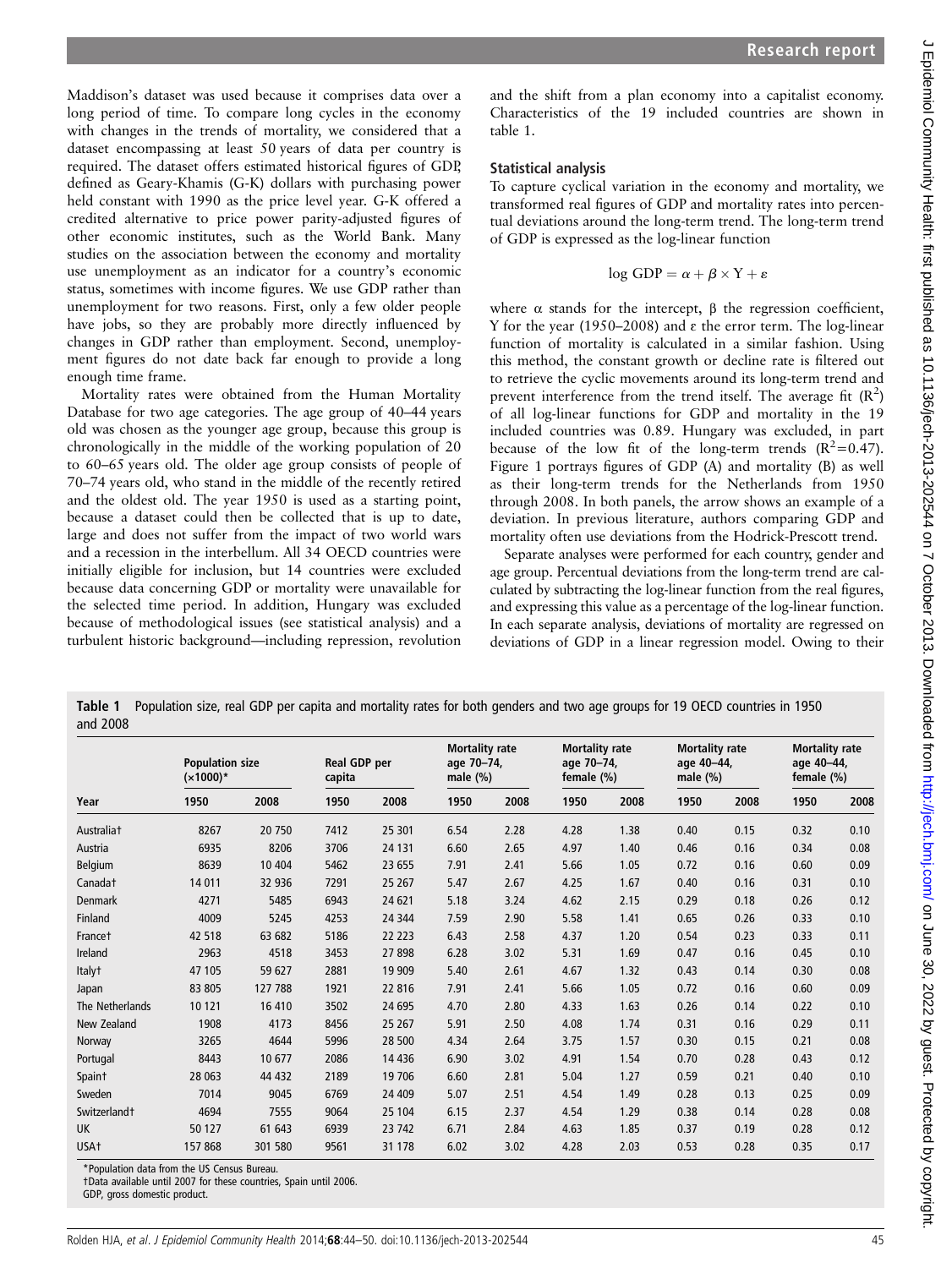cyclic nature, data in subsequent years are likely to be correlated and standard regression would underestimate uncertainty. Instead, we used Cochrane-Orcutt regression to account for autocorrelation and calculated Durbin-Watson test statistics.

The separate analyses were aggregated over all countries using a meta-analysis with a random effects model for continuous variables: the overall coefficients with CIs were estimated from the separate estimated coefficients and SEs for the 19 countries.<sup>25</sup> Data transformations were performed in SPSS V.21.0. All statistical analyses were performed using Stata/IC V.9.2.

## RESULTS

## Autocorrelation properties

According to the Durbin-Watson test statistic,  $26$  70 of the 76 analyses (4 groups in 19 countries) show signs of autocorrelation. After applying the Cochrane-Orcutt method only seven associations still showed signs of autocorrelation. The following results are all adjusted for autocorrelation.

## Macroeconomic cycles and mortality

In the long term, an increase in GDP is associated with a decrease in mortality in all countries. However, the cycles around the trends in GDP and mortality show a different association. An example of the association is given in figure 2. Here, percentual deviations from the trend for GDP and mortality in men aged 40–44 are shown for the Netherlands from 1950 through 2008. The deviations in GDP and mortality show a parallel, or pro-cyclical movement. This means that mortality rises in the Netherlands when its economy is in an upward cycle, or in other words, when the economy expands.

The forest plots in figure 3 summarise the associations between macroeconomic cycles and cyclical variation in mortality for all the analysed countries. The means, CIs and significance levels of the associations are presented in online supplementary appendix table 1 (only in the online version of the article). The coefficients in the forest plots reflect the change in percentual deviations from the long-term trend for mortality with every 1% change in deviations of the country's GDP.

Figure 1 Macroeconomic cycles and cylical variation in mortality, the Netherlands 1950–2008: example of the methods. Real figures and long-term trends (log-linear functions) of gross domestic product (A) and mortality rates (B) are shown. The arrow portrayed in both panels shows an example of a deviation from the long-term trend.

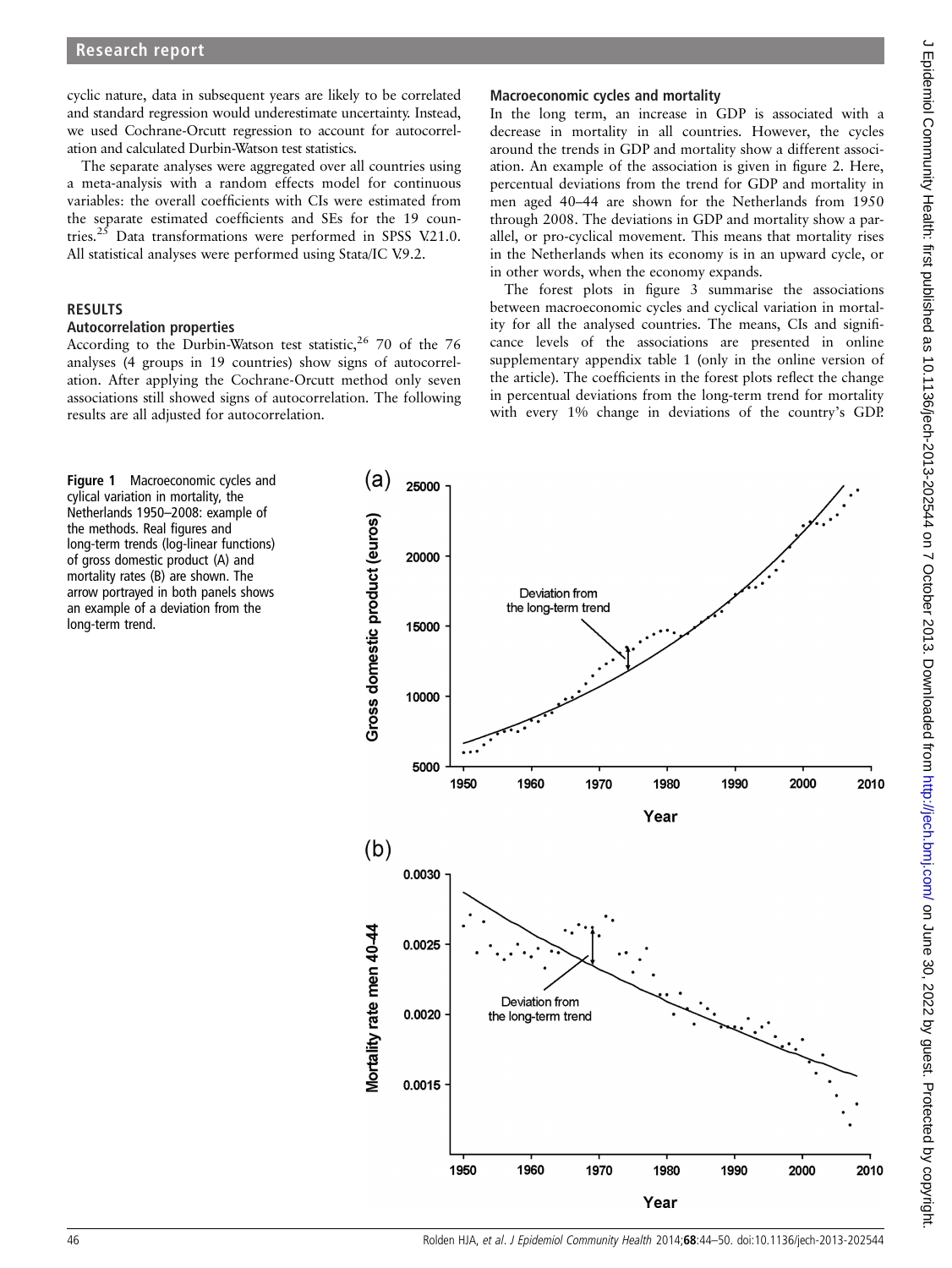



A positive coefficient thus stands for a pro-cyclical association, whereby mortality increases during economic expansion.

For men aged 70–74, mortality rates increase in 17 of the 18 countries when the economy expands (analysis for men aged 40–44 in Norway could not be performed, since transformation of autocorrelation properties was not possible). Of these procyclical associations seven are significant. On average, mortality in older men show an increase of 0.36% (95 CI 0.22 to 0.50; p<0.001) for every 1% the macroeconomic cycle moves upward. For the middle-age male group, mortality rates in 16 countries also show a pro-cyclical movement, of which seven are significant. On average, mortality trends of men age 40–44 increase with  $0.38\%$  (95% CI 0.19 to 0.56; p<0.001) for every per cent the economy expands.

For women aged 70–74 (figure 3), mortality rates increase in 16 countries when the economy expands. Seven of these procyclical associations are significant. The remaining three anticyclical associations are all significant (Canada, Ireland and Sweden). On average, mortality for this age group increases with 0.18% (95 CI 0.04 to 0.32; p=0.012) when the macroeconomic cycle moves upward with 1%. Mortality rates of women age 40–44 show a pro-cyclical association in 12 countries, of which 6 are significant. Of the seven anticyclical associations, two are significant (Finland and Japan). On average, mortality trends of women age 40–44 increase with 0.15% (CI 95% −0.04 to 0.34; p=0.118) for every per cent the macroeconomic cycle goes upwards.

### **DISCUSSION**

In many developed countries de-trended mortality rises during upward macroeconomic cycles, and lowers in downward cycles. In the 19 countries we investigated, this pro-cyclical movement of mortality was similar for men of middle and old age (40–44 and 70–74 years). These findings can be explained in four different ways: (1) the economy affects mortality pro-cyclically, (2) mortality rates in a country affect economic figures, (3) mortality lowers due to better economic times, but with a lagged effect and (4) there is a spurious correlation between GDP and mortality rates.

It is plausible that a pro-cyclical movement between the economy and mortality exists. Gerdtham and Ruhm<sup>18</sup> have

found that a 1% decrease in unemployment is associated with a 0.4% increase in cardiovascular disease, 1.1% in influenza/pneumonia, 1.8% in liver disease, 2.1% in motor vehicle deaths and 0.8% in other accidents. Lower unemployment rates during downward cycles in GDP can induce these job-related stress factors. However, direct job-related factors do not explain our finding that older people react at least similarly to changes in the economy as middle-age people. It is known that air pollution increases during economic expansions, $27$  but evidence for a relation with mortality in older people is lacking. Furthermore, air pollution does not explain why men suffer more during good economic times than women. It could be that other factors are at play at higher ages. For example, changes in social support can have a considerable impact on old age mortality.<sup>28–31</sup> When employment rates and the amounts of workload increase for the working population, it is plausible that there is less time for informal care-giving by younger relatives and friends for the chronically ill or oldest old. Also, the non-working older partner can be overburdened with informal care when the working children have less spare time, leading to higher mortality in the older caregiver group.32

Another possible explanation of the first kind is of a psychosocial nature, known as the inhibition effect.<sup>22</sup> Studies show that persons who remain employed during times of higher unemployment reduce their alcohol consumption, and exhibit less antisocial behaviour.<sup>33 34</sup> Also, the number of road accidents and other traumas decreases with higher unemployment, although suicide and homicide rates increase.<sup>35</sup>  $36$  Ruhm<sup>14</sup> found that during times of lower unemployment smoking and obesity figures increase, diets become more unhealthy and physical exercise decreases. It could be that older people show the same kind of inhibition effect during downward cycles in the economy. The effect might even be stronger for pensioners, because they do not have the effect of increased risk of mortality by unemployment to counterbalance the inhibition effect. On the contrary, older people are less inclined to show this kind of behaviour on the basis of changes in GDP, since they are less dependent on the economy than employed or jobseeking individuals. Also, unhealthy lifestyles usually do not result in increased mortality risk immediately, but some years later.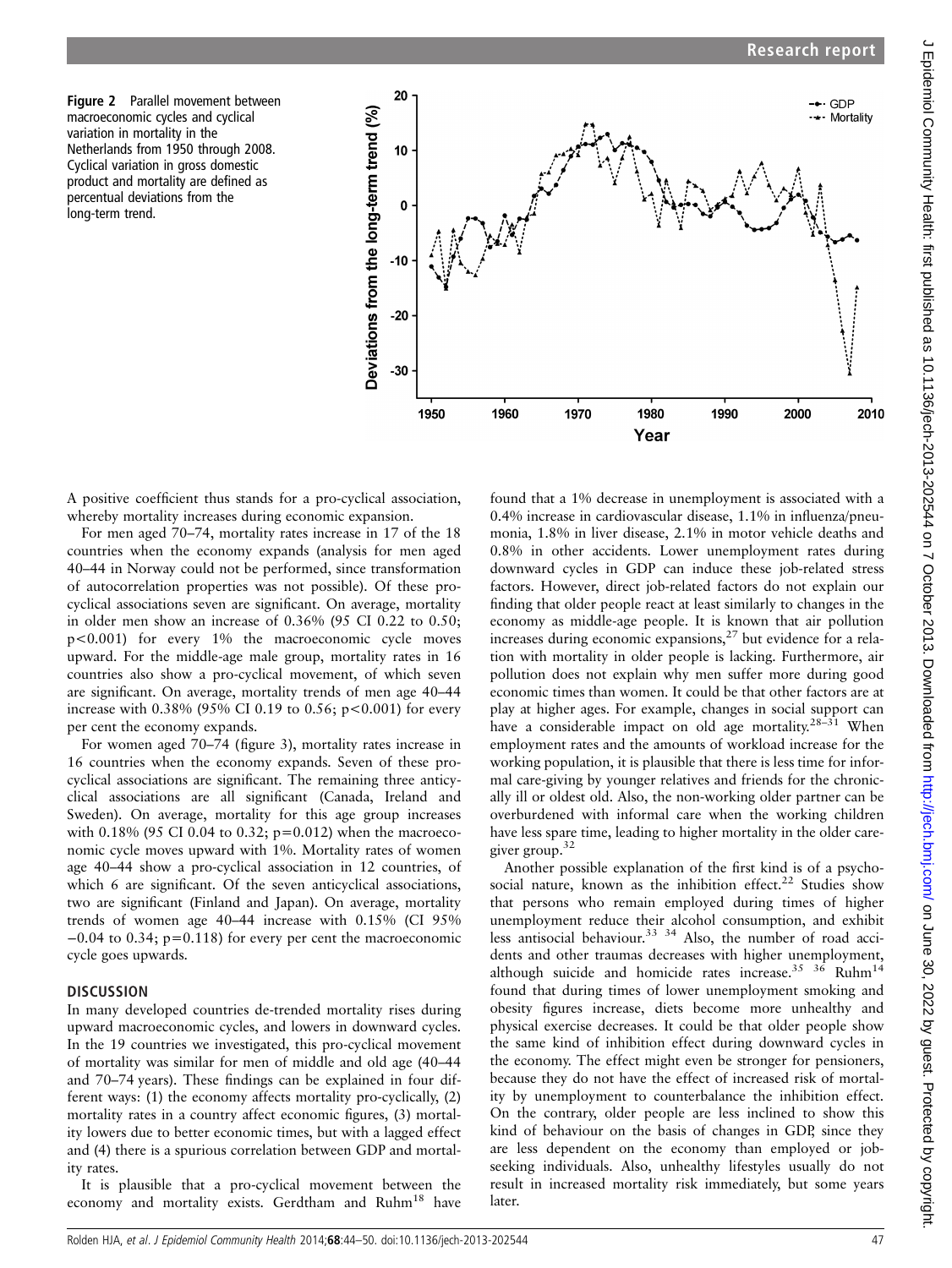

Figure 3 Associations between macroeconomic cycles and cyclical variation in mortality. Associations of a 1% rise in the macroeconomic cycle with a change in the cyclical variation of mortality are shown. A positive coefficient shows that mortality rises during economic expansion, and lowers during economic downturns. Estimates are coefficients from a linear regression model with corresponding 95% CIs. Open symbols represent the weighted average and 95% CI as derived from a random effects model. Association for men 40–44 in Norway missing, because transformation of autocorrelation properties not possible.

Second, one could also argue for reversed causality that changes in mortality rates influence economic variables. Macroeconomic cycles are partly dependent on shifts in the demographic composition of a country, such as immigration and labour force supply. Taking this point of view, one could argue that old age mortality influences the economy. If mortality rates of the non-working population increase relative to those of the working population, average figures of labour productivity per capita will increase, raising per capita figures of GDP.

Third, economic expansions may decrease mortality with a delay. What seems as concomitant variation on first sight, could be a lagged reversed causal relation in reality. Some authors propose this delayed effect is the true dynamic behind the found effect of short-term fluctuations in the economy and mortality.<sup>20 21</sup> However, graphs comparing deviations in GDP and mortality for the 19 investigated countries show that cycles move in a concomitant fashion, and no lag effects can be detected.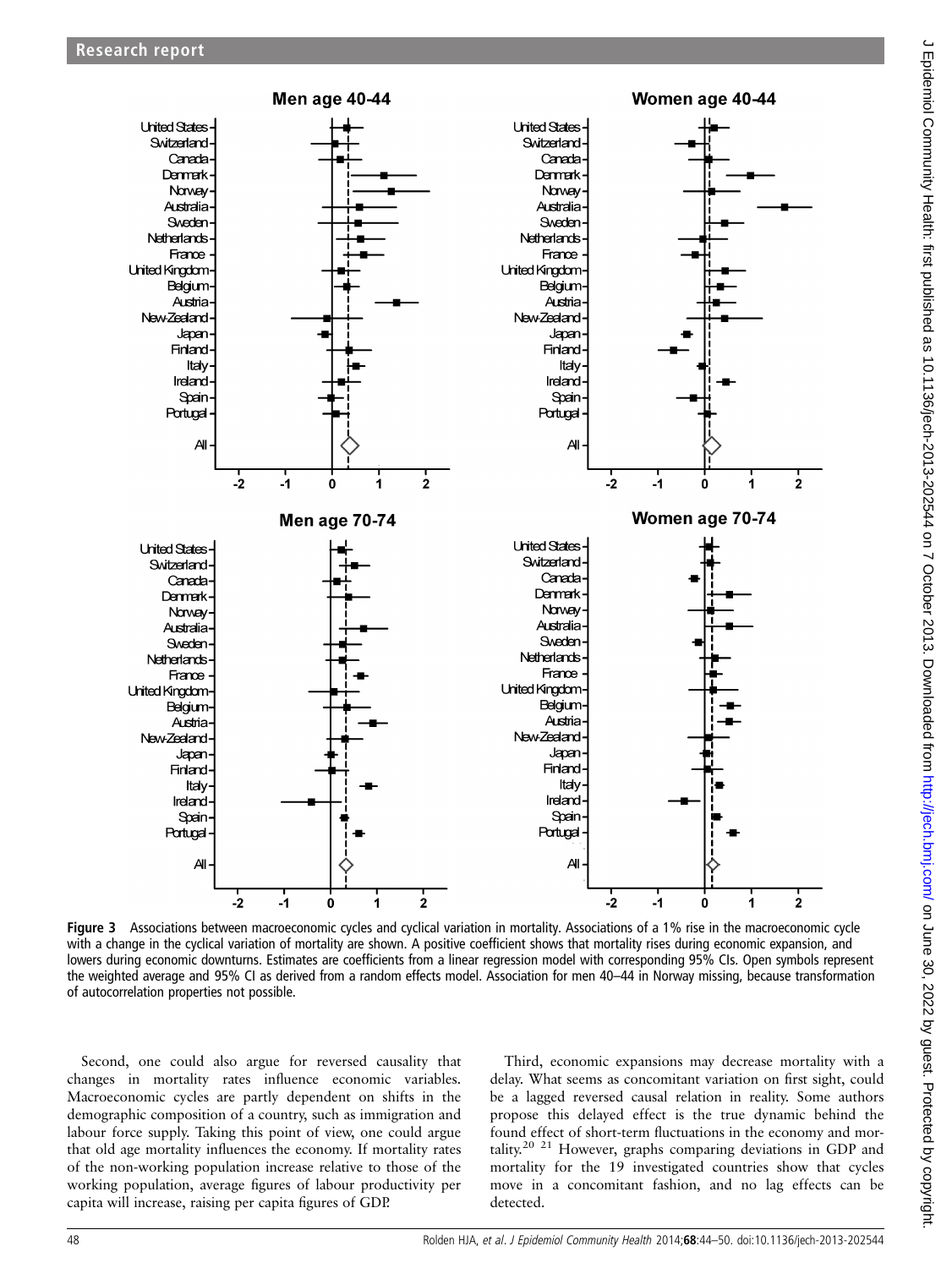Finally, there could be a spurious association between economic and mortality figures.<sup>22 23</sup> In this case, methodological issues in time-series analyses, or the existence of a third variable, are at play. Concerning methodological issues, we tried to avoid an important caveat by adjusting for autocorrelation. Concerning a third variable, many determinants or even confounders could cause changes in economic and mortality figures, such as health policies, air pollution or informal care. To acquire enough data to analyse macroeconomic cycles, a dataset comprising many years was needed. More specific data on potential explanatory variables were not available for the selected time period. Furthermore, data about underlying causes of mortality rates are available through the OECD, but these data are only available for age-standardised mortality rates, and not age-specific mortality rates.

This implies that further research with the inclusions of such omitted variables is needed to unravel the seemingly pro-cyclical association between the economy and mortality in developed countries. Especially panel studies could greatly contribute to our understanding of the dynamics behind the association. This applies especially for explaining changes in mortality trends of older people, where current explanations do not suffice. Another limitation of our broad dataset is that many differences between the here included countries could not be analysed. We included all countries for which figures of GDP and mortality were known from 1950 onwards, without paying attention to, for example, the differences in demographic composition or culture. The statistically significant reversed relationship we found for women in some countries suggest that there is heterogeneity among the countries.

A strong aspect of this study is that we are the first to compare long cycles in GDP and cyclical variation in mortality. Earlier studies on the association between the economic environment and mortality have focused on short-term fluctuations in unemployment or GDP. Furthermore, our analysis includes a very comprehensive dataset with economic and mortality figures in over 50 years for 19 developed countries. Earlier studies analysing multiple countries use age-standardised mortality rates only.

The counter-intuitive association between macroeconomic cycles and cyclical variation in mortality needs further explanation. So far, the most plausible explanations have been labour-related, but these cannot explain the similar associations we found among older people. Higher levels of air pollution and lower levels of informal care and social support during good economic times could be major contributors to the association, but the evidence on the existence of such dynamics is scant. In times of economic turmoil and population ageing, further exploration of the effects the economic environment can have on the well-being of older people is of great importance.

## What is already known on this subject

- ▸ Mortality rates of people in many age categories are higher when unemployment rates are low, or gross domestic product (GDP) has increased.
- ▸ During years of lower unemployment, the frequency of traffic and work-related accidents, as well as unhealthy lifestyles is higher.

## What this study adds

- ▶ A high coverage: two different age categories in 19 OECD countries over a wide timespan (1950–2008).
- $\triangleright$  We compare cyclical variation in the economy and in mortality, rather than annual fluctuations around the cycles.
- ▶ Mortality of older people and middle-aged people is higher during upward cycles in GDP and lower during downward cycles.
- ▸ This effect is similar for men of older age and middle age. The effect is smaller for women, especially for women of middle age.
- Therefore, other determinants than work-stress and employment should be considered for this association.

Acknowledgements The authors would like to thank Kurt Annen for offering a free add-in for Excel, and Maarten Lindeboom and Jeanine Houwing for offering theoretical and statistical advice.

Contributors HJAR, DvB and RGJW contributed to the conception and design of the study; and retrieval of data. HJAR, DvB, WBvdH and RGJW contributed to analysis of the data; interpretation of the data; drafting the article or revising it and final approval of the version published.

#### Competing interests None.

Provenance and peer review Not commissioned; externally peer reviewed.

#### **REFERENCES**

- 1 Vaupel JW. The remarkable improvements in survival at older ages. Philos Trans R Soc Lond 1997;352:1799–804.
- 2 Wilmoth JR, Deegan LJ, Lundstrom H, et al. Increase of maximum life-span in Sweden, 1861–1999. Science 2000;289:2366–8.
- 3 Yang S, Khang YH, Harper S, et al. Understanding the rapid increase in life expectancy in South Korea. Am J Public Health 2010;100:896–903.
- 4 Preston SH. The changing relation between mortality and level of economic development. Int J Epidemiol 2007;36:484–90.
- 5 Pritchett L, Summers LH. Wealthier is healthier. J Hum Resources 1997;31:841–68.
- 6 Cutler DM, Deaton AS, Lleras-Muney A. The determinants of mortality. J Econ Perspect 2006;20:97–120.
- 7 Neumayer E. Recessions lower (some) mortality rates—evidence from Germany. Soc Sci Med 2008;58:1037–47.
- 8 Tapia-Granados JA. Macroeconomic fluctuations and mortality in postwar Japan. Demography 2008;45:323–43.
- 9 Gonzalez F, Quast T. Macroeconomic changes and mortality in Mexico. Empirical Econ 2011;40:305–19.
- 10 Tapia-Granados JA. Recessions and mortality in Spain, 1980-1997. Eur J Popul 2005;21:393–422.
- 11 Tapia-Granados JA, Ionides EL. The reversal of the relation between economic growth and health progress: Sweden in the 19th and 20th centuries. J Health Econ 2008;27:544–63.
- 12 Tapia-Granados JA, Ionides EL. Mortality and macroeconomic fluctuations in contemporary Sweden. Eur J Popul 2011;27:157–84.
- 13 Ruhm CJ. Are recessions good for your health? Q J Econ 2000;115:617-50.
- 14 Ruhm CJ. Good times make you sick. J Health Econ 2003;22:637-58.
- 15 Tapia-Granados JA. Increasing mortality during the expansions of the US economy, 1900–1996. Int J Epidemiol 2005;34:1194–202.
- 16 Ruhm CJ. Commentary: mortality increases during economic upturns. Int J Epidemiol 2005;34:1206–11.
- 17 Miller DL, Page ME, Stevens AH, et al. Why are recessions good for your health? Am Econ Rev 2009;99:122–7.
- 18 Gerdtham UG, Ruhm CJ. Deaths rise in good economic times: evidence from the OECD. Econ Hum Biol 2006;4:298–316.
- 19 McAvinchey I. A comparison of unemployment, income, and mortality interaction for five European countries. Appl Econ 1988;20:453–71.
- 20 Catalano R. The effect of deviations from trends in national income on mortality: the Danish and USA data revisited. Eur J Epidemiol 1997;13:737-43.
- 21 McKee M, Suhrcke M. Commentary: health and economic transition. Int J Epidemiol 2005;34:1203–6.
- 22 Catalano R, Bellows B. Commentary: if economic expansion threatens public health, should epidemiologists recommend recession? Int J Epidemiol 2005;34:1212–13.